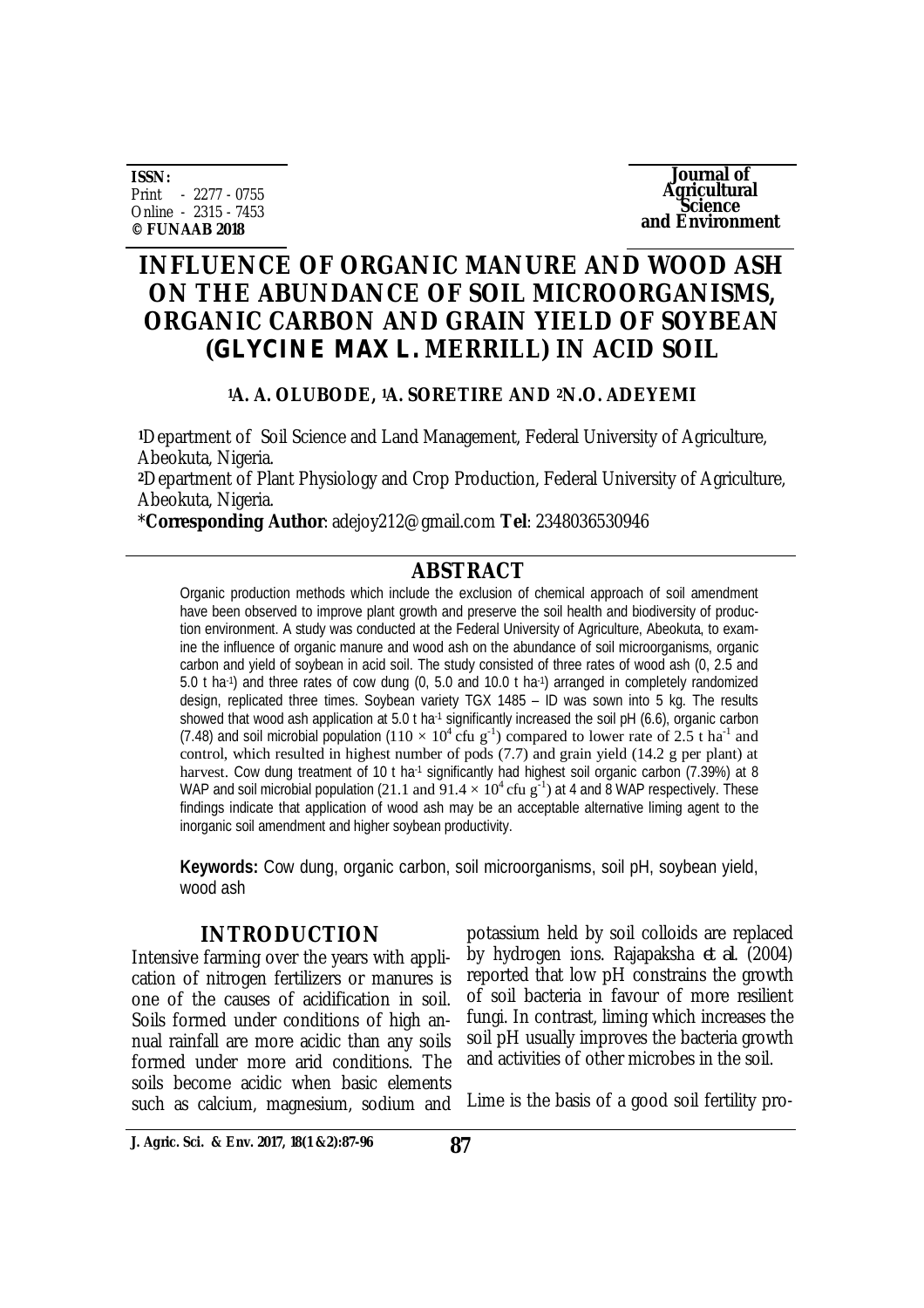gram, which does more than just correct soil acidity as it supplies essential plant nutrients like Ca and Mg. Application of wood ash as a lime has high acid neutralizing capacity in soils, due to the formation of hydroxides and carbonates during the combustion and conditioning processes (Steenari*et al*., 1999; Holmberg and Claesson, 2001). Wood ash increased the activities and modified the community composition of microorganisms, with implication for microbial processes and nutrient cycling. Its application in some soils may increase the solubility of organic carbon and  $CO<sub>2</sub>$ release (Fritze*et al*., 1994; Zimmermann and Frey, 2002).

Manure is a readily available organic source of essential plant nutrients and a source of energy for soil biota, which influences many of the biological processes of soil (Mullinis *et al.* 2002; Yagoub *et al*., 2015). Incorporation of organic manure such as, green manure, animal and residues manure to the soils have a direct effect on soil organic matter content, improves soil fertility and augment microbial activities (Escobar and Hue, 2008; Wong and Swift, 2003). Animal manure is considered a valuable nutrient source when applied to the soil at rates commensurate with good agronomic practices (Duffera*et al*., 1999).

Soybean [*Glycine max* (L.) Merrill], a leguminous vegetable of the pea family grows in tropical, subtropical, and temperate climates. As a major cash crop widely used in food and feeds, its cultivation is increasing in the savannah and rainforest agro ecological zone of Nigeria (Okpara, *et al*., 2007). The crop is an important grain legume, oil seed and source of vegetable protein, which provide cheap and balanced diet and has now been recognized as a potential supple-

mentary source of nutritious food (Wilcox and Shibles, 2001). Leguminous and actinorhizal plants can obtain their nitrogen by forming a symbiotic association with nitrogen fixing bacteria which promote plant growth and development (Amakiri, 2000; Franche, *et al*., 2009), and possess the ability to fix up to 180 kg N/ha symbiotically, 80% of which is harvested as beans (Williams *et al*., 1980). It represents one of the best characterized legumes species, both physiologically and biochemically and also an excellent model species for legumes in general (Ferguson and Gresshoff, 2009), with outcomes frequently extrapolated to the other important food and feed legume crops, such as bean, pea, chickpea, peanut, clover and lucerne (Rispail *et al*., 2010). It grows quickly, is high yielding, and has a size and stature that are well suited for most field and laboratory studies.

Without the use of fertilizers, world food production could not have increased at the rate it did and more natural ecosystems would have been converted to agriculture (Tilman *et al*., 2002). Although, inorganic fertilizers used in conventional production system readily provide nutrients for plants, the use is associated with increased soil acidity and nutrient imbalance (Adediran *et al*., 2004; Kang and Juo, 1980). Nigerian farmers also have limited access to these fertilizers because of its low production, availability, procurement and poor distribution (NISER, 2003). In view of these challenges, there is need therefore to determine the influence of organic methods of soil amendment on soybean production. The objective was to determine the influence of organic manure using cow dung and wood ash on soybean growth, yield and soil attributes of pH, Organic carbon and microbial population.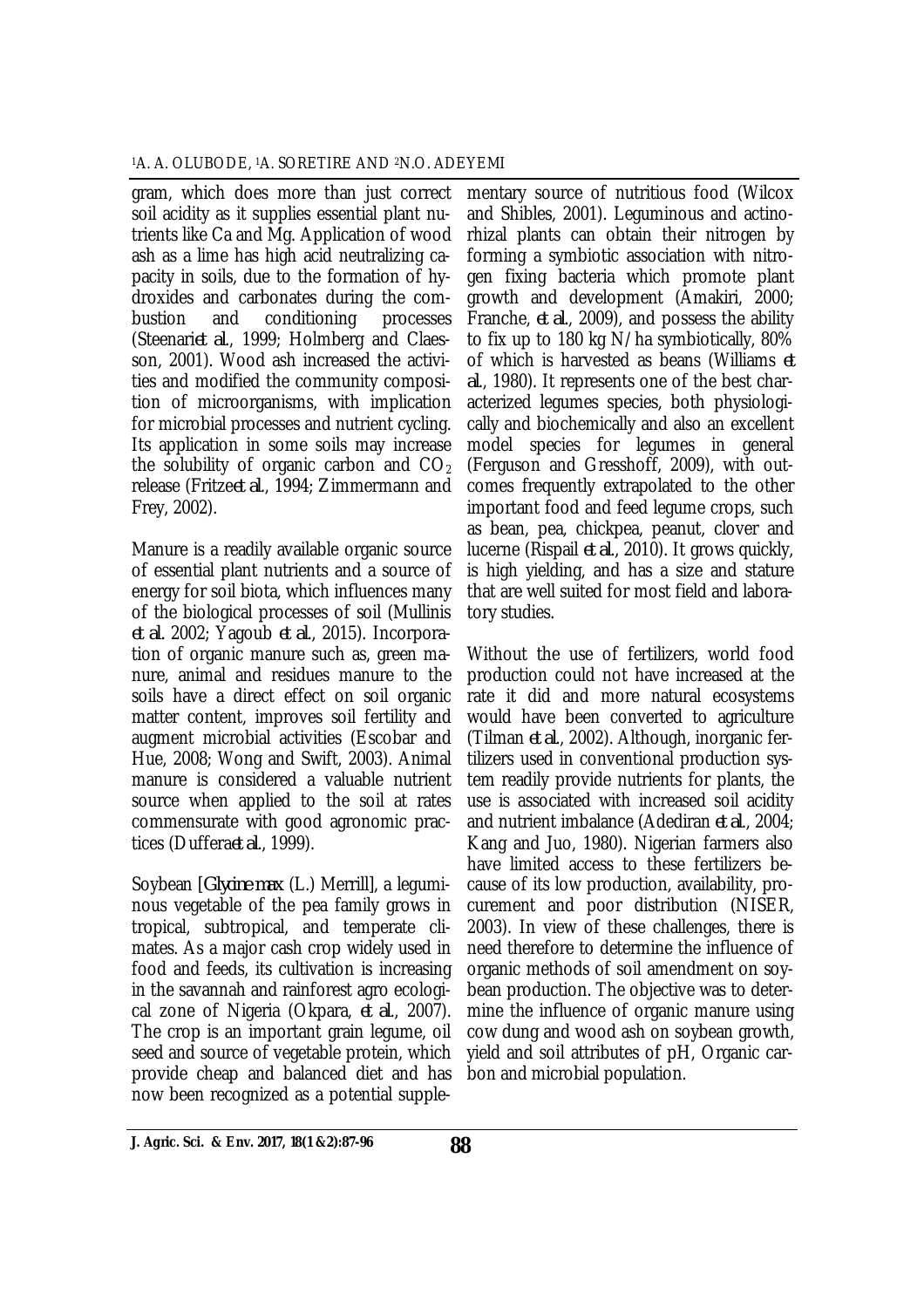#### **MATERIALS AND METHODS** *Study Area*

The experiment was carried out in the Screenhouse of College of Plant Science and Crop Production, Federal University of Agriculture, Abeokuta (Latitude 7º 16ʹ N, Longitude 3º 35ʹE). The soil used was an acid sandy loam (0 – 15 cm) collected from Epe, Lagos State, Nigeria.

#### *Experimental Design and Treatments Combinations*

The experiment consisted of three rates of wood ash (0, 2.5 and 5.0 t ha-1) and three rates of cow dung  $(0, 5.0$  and  $10.0$  t ha-1) arranged in completely randomized design, replicated three times. The test crop used was soybean variety TGX 1485 – ID sourced from International Institute of Tropical Agriculture (IITA) Ibadan. The soil was spread on jute bags, air dried for 3 days and passed through 2 mm sieve. The cow dung used was collected from University animal farms and was processed by spreading on jute bag and sundried until it was fully dried, the lumps were crushed and sieved. The quantities of cow dung were weighed using a weighing balance at different rates of application 5 and 10 t ha-1 at 11.16 g and 22.32 g/pot respectively. Wood ash was collected from local bakery, passed through 2 mm sieve and weighed in quantities of .5 t ha-1 (5.58g/5kg soil), and 5.0 t/ ha (11.16g/5kg soil). Already dried cow dung and wood ash were applied into plastic pots of 6 litre size containing 5 kg soil. The 5 kg soil was measured and thoroughly mixed with respective treatments, moistened to 70% field moisture capacity (FMC) and thereafter left for two weeks before planting to allow for equilibration. Four seeds were planted per pot and thinned to two seedlings per pot at 2 weeks after planting.

#### **Data Collection**

Plant parameters and soil samples were taken at 4 and 8 WAP (weeks after planting). Soil samples were analysed for pH, organic carbon and microbial population while the grains yield of soybean was determined at harvest.

## *Soil and plant analysis*

The pH was determined by the glass electrode pH meter in a 1:1 soil: water and in 1:1 KCl suspensions, particle size by the hydrometer method (Bouyoucos, 1951), organic carbon by the chromic acid oxidation procedure (Walkey and Black, 1934), and microbial population by plate count. Grain yield and yield parameter of total seed weight per pot was taken at harvest.

## *Preparation and Sterilization of Materials*

Petri dishes were arranged into canisters and sterilized in the oven at 160ºC for one hour. The canister with petri dishes were allowed to cool to about 45ºC before being brought out, micro pipette was used, sterilized when hot in a spirit lamp. The media used was nutrient agar, which was prepared according to the manufacturer's specification written on the bottle. Sterilized water was preferred by distributing 9 ml distilled water in scents' copper bottles before sterilization at 120ºC for 15 minute (thereby having sterile distilled water).

#### *Microbiological Analysis*

Ten-fold serial dilutions of samples were prepared as described by Olutiola *et al.,*  (1991). One gram per sample of soil were weighed and poured into separate test tubes + content among 9 millilitre of sterile distilled water to make 10-1 dilution. The process was repeated for six other test tubes containing nine millilitres of sterile distilled water to make up 10-7 dilution. Dilution of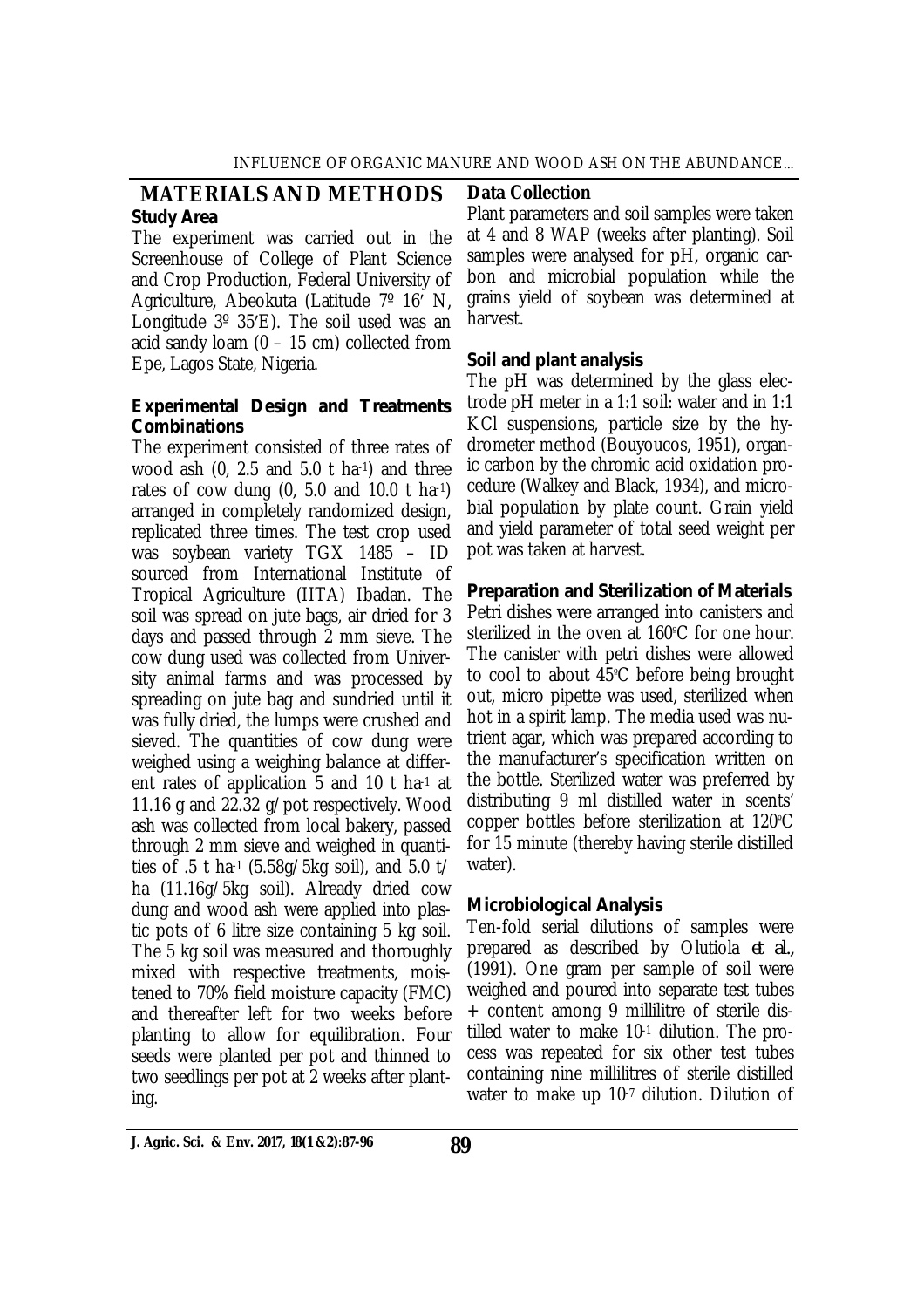10-3, 10-4 and 10-5 were used for pour plating, one millilitre of each dilution was transferred into each sterile petri dishes. Each of the media (Nutrient agar) after being allowed to cool to about 40ºC - 45ºC were poured into each petri – dishes and the content were immediately gently swirled and allowed to solidify on the work bench aerobically. These were finally incubated at 37ºC for 24 hours. Total counts were taken after 24 hours.

#### *Statistical Analysis*

The data collected were subjected to analysis of variance (SAS, 1990), treatment means for each parameter measured were compared at p<0.05 using the least signifi-

cant Difference (SAS, 1990).

#### **RESULTS**

#### *Physical and Chemical Properties of the Soil before planting*

The pre-planting physical and chemical properties of the experimental soil are presented in Table 1. The particle size analysis showed that the textural class of the soil was loamy sand and a slightly acidic pH (5.25). It had low total nitrogen of 0.05% and medium organic carbon (C) content of 1.54%. The exchangeable cations (Ca2+, Mg2+, Na<sup>+</sup> and  $K<sup>+</sup>$ ) were low with values of 0.0005 cmolkg-1, 0.001 cmolkg-1,8 x 1-5cmolkg-1and 0.001 cmolkg-1 respectively. The soil had initial microbial population of 1 x 10<sup>4</sup> (cfu g-1).

| Soil Property                        | Unit     | Value      |
|--------------------------------------|----------|------------|
| Sand                                 | $g$ kg-1 | 899        |
| Silt                                 | $q$ kg-1 | 1          |
| Clay                                 | $g$ kg-1 | 100        |
| <b>Textural Class</b>                |          | Loamy sand |
| pH                                   |          | 5.25       |
| <b>Total N</b>                       | %        | 0.05       |
| Organic C                            | %        | 1.54       |
| <b>Organic Matter</b>                | %        | 2.65       |
| К                                    | c mol    | 0.001      |
| Ca                                   | c mol    | 0.0005     |
| Mg                                   | c mol    | 0.001      |
| Na                                   | c mol    | 8 x 10-5   |
| Microbial population (104 $cfu$ g-1) |          | 1          |

#### **Table 1: Physical and Chemical Properties of the Soil before planting**

#### *Number of pods and grain yield*

The number of pods and grain yield of the soybean were significantly  $(p<0.05)$  influenced by the rates of wood ash applied to the soil (Table 2). Wood ash rate of 5 t ha-1 gave highest number of pods (7.7 pods per

plant) and grain yield of 14.2 g per plant at harvest. The number of pods and grain yield were highest (6.4 pods and 11.6 g per plant) in cow dung applied at 10 t ha-1, but no significant effect observed compared to other rates (Table 2).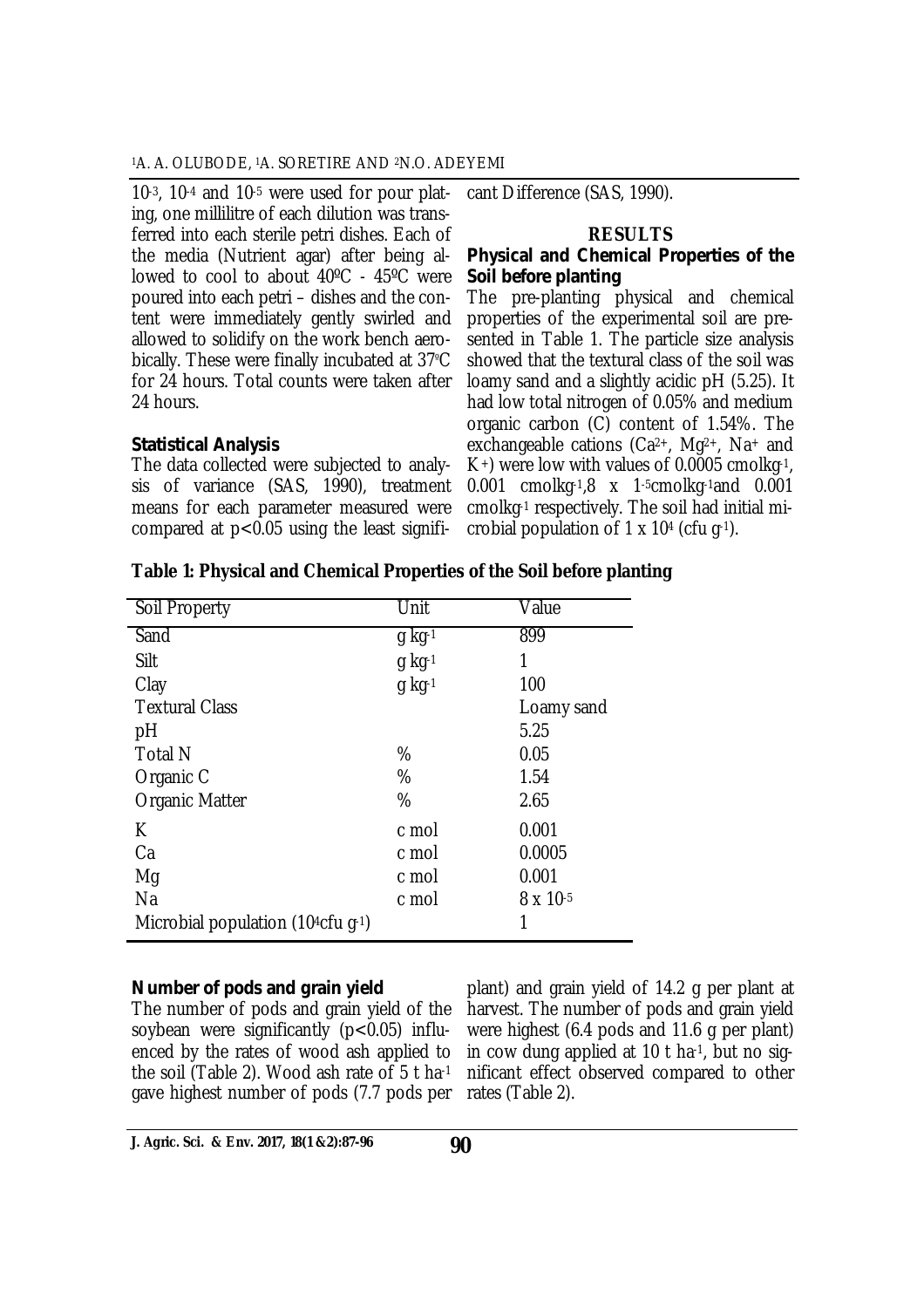| grain yield in soybean grown in acidic soil |           |                                               |  |  |
|---------------------------------------------|-----------|-----------------------------------------------|--|--|
| <b>Treatments</b>                           |           | No of Pod per plant Grain yield (g per plant) |  |  |
| Wood ash $(t \text{ ha-1})$                 |           |                                               |  |  |
| 0                                           | 5.1       | 6.12                                          |  |  |
| 2.5                                         | 5.8       | 8.02                                          |  |  |
| 5.0                                         | 7.7       | 14.2                                          |  |  |
| <b>LSD</b>                                  | 2.01      | 4.24                                          |  |  |
| Cow-dung (t ha-1)                           |           |                                               |  |  |
| 0                                           | 5.9       | 7.72                                          |  |  |
| 5.0                                         | 6.2       | 9.08                                          |  |  |
| 10.0                                        | 6.4       | 11.6                                          |  |  |
| <b>LSD</b>                                  | <b>Ns</b> | ns                                            |  |  |
| $W \times C$                                | <b>Ns</b> | ns                                            |  |  |

**Table 2: Effect of wood ash and cow-dung on number of pods and** 

ns: Not significant,

#### *Soil pH*

Significant (p<0.05) was observed among the wood ash rates on the soil pH at 8 WAP. Wood ash applied at rates of 5 t ha-1 significantly increased the soil pH to 6.6 compared to the control (Table 3). Cow dung application had no significant effect on the soil pH at 4 and 8 WAP (Table 3).

#### *Soil Organic carbon*

The organic carbon content of the acidic soil significantly (p<0.05) increased with increase in the rates of wood ash from 0 to

5 t ha-1 (Table 3). Soils treated with wood ash at rates of 5 t ha -1 had highest organic carbon of 7.75 and 7.48% at 4 and 8 WAP. Cow dung applied at 10 t ha -1 had significantly highest organic carbon of 7.39% at 8 WAP compared to other rates. Interaction effect was observed on the soil organic carbon at 8 WAP. The application of wood ash at 5 t ha-1 and cow dung at 10 t ha-1 significantly  $(p<0.05)$  resulted in highest organic carbon (8.21%) in the soil compared to other interaction treatments at 8 WAP (Table 4).

**Table 3: Effect of wood ash and cow-dung on soil pH, organic carbon and microbial population**

| <b>Treatments</b>                              |       | рH    | Organic carbon (%) |       |       | Microbial population $\times$ 10 <sup>4</sup> (cfu) |
|------------------------------------------------|-------|-------|--------------------|-------|-------|-----------------------------------------------------|
|                                                | 4 WAP | 8 WAP | 4 WAP              | 8 WAP | 4 WAP | 8 WAP                                               |
| Wood ash $(t \text{ ha-1})$                    |       |       |                    |       |       |                                                     |
| 0                                              | 5.9   | 6.3   | 5.55               | 6.05  | 12.4  | 52.3                                                |
| 2.5                                            | 6.1   | 6.4   | 6.60               | 6.93  | 17.6  | 71.9                                                |
| 5.0                                            | 6.0   | 6.6   | 7.75               | 7.48  | 25.5  | 110                                                 |
| <b>LSD</b>                                     | Ns    | 0.21  | 1.32               | 0.52  | 3.63  | 10.0                                                |
| Cow-dung $(t \text{ ha-1})$                    |       |       |                    |       |       |                                                     |
| 0                                              | 6.1   | 6.4   | 6.11               | 6.26  | 15.7  | 67.1                                                |
| 5.0                                            | 5.8   | 6.5   | 6.79               | 6.81  | 18.9  | 75.7                                                |
| 10.0                                           | 6.0   | 6.5   | 7.0                | 7.39  | 21.1  | 91.4                                                |
| <b>LSD</b>                                     | Ns    | Ns    | ns                 | 0.52  | 3.63  | 10.0                                                |
| $W \times C$                                   | Ns    | Ns    | ns                 | 0.89  | ns    | 17.4                                                |
| ns: Not significant, WAP: Weeks after planting |       |       |                    |       |       |                                                     |

**J. Agric. Sci. & Env. 2017, 18(1 &2):87-96**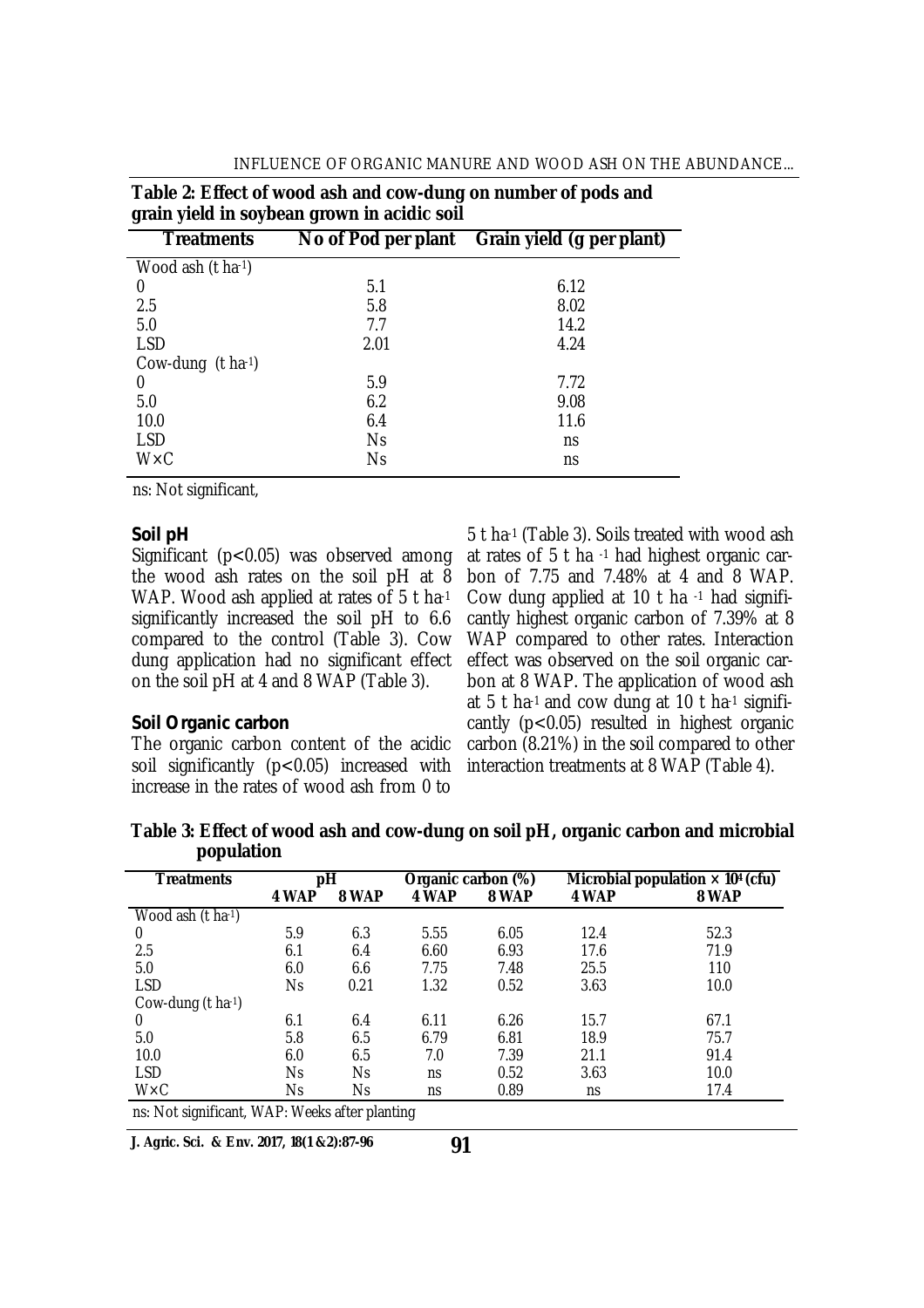|              | Organic carbon (%) at 8 WAP |              |           |  |
|--------------|-----------------------------|--------------|-----------|--|
|              |                             | Wood ash     |           |  |
| Cow dung     | $0$ t ha-1                  | $2.5$ t ha-1 | $5t$ ha-1 |  |
| $0$ t ha-1   | 5.6                         | 6.37         | 6.82      |  |
| $5$ t ha-1   | 6.1                         | 6.97         | 7.41      |  |
| 10 t ha $-1$ | 6.5                         | 7.45         | 8.21      |  |
| LSD(0.05)    |                             | 0.89         |           |  |
|              |                             |              |           |  |

| Table 4: Interaction effects of cow dung rates and wood ash rates on organic carbon |  |
|-------------------------------------------------------------------------------------|--|
| (%) in soybean cultivated plot at 8 WAP                                             |  |

#### *Soil microbial population*

The soil microbial population was significantly (p<0.05) influenced with wood ash and cow dung application at 4 and 8 WAP (Table 3). Highest microbial population 25.5 and 110  $\times$  10<sup>4</sup> cfu g<sup>-1</sup>were observed in soil treated with wood ash at rate of 5 t ha-<sup>1</sup>at 4 and 8 WAP respectively. Application of cow dung at rate of 10 t ha-1 significantly increased the microbial population (21.1 and 91.4 104 cfu g-1) compared to the con-

trol (Table 3). The interaction of wood ash and cow dung had significant effect on the microbial population of acidic soil at 8 WAP (Table 5). The interaction of cow dung x wood ash had significant effect on the microbial population of acidic soil at 8 WAP. The highest Microbial population of 132.7 x 10<sup>4</sup> (cfu) was recorded in soybean grown in plot treated with 10 t ha-1 of cow dung and 5 t ha-1 of wood ash at 8 WAP (Table 5).

**Table 5: Interaction effects of cow dung rates and wood ash rates on Microbial population x 10<sup>4</sup> (cfu) in soybean cultivated plot at 8 WAP**

|            |            | Microbial population x 10 <sup>4</sup> (cfu)<br>Wood ash |            |  |
|------------|------------|----------------------------------------------------------|------------|--|
| Cow dung   | $0$ t ha-1 | $2.5$ t ha-1                                             | $5$ t ha-1 |  |
| $0$ t ha-1 | 46.7       | 62.7                                                     | 92.0       |  |
| $5t$ ha-1  | 51.3       | 70.3                                                     | 105.3      |  |
| 10 t ha-1  | 59.0       | 82.7                                                     | 132.7      |  |
| LSD(0.05)  |            | 17.3                                                     |            |  |

## **DISCUSSION**

Wood ash applications can greatly improve the physical and chemical properties of acidic soils (Goodwin and Burrow, 2006). The effects of applying wood ash as a soil ameliorant is predominantly governed by application rate and soil type (Pitman,

2006). Wood ash form at application is crucial as each form has a distinct chemical composition. The study revealed that the soil pH and organic carbon increased with the wood ash dosage applied to the soil. These observations are consistent with previous reports that application of wood ash can increase soil pH and decrease soil exchangea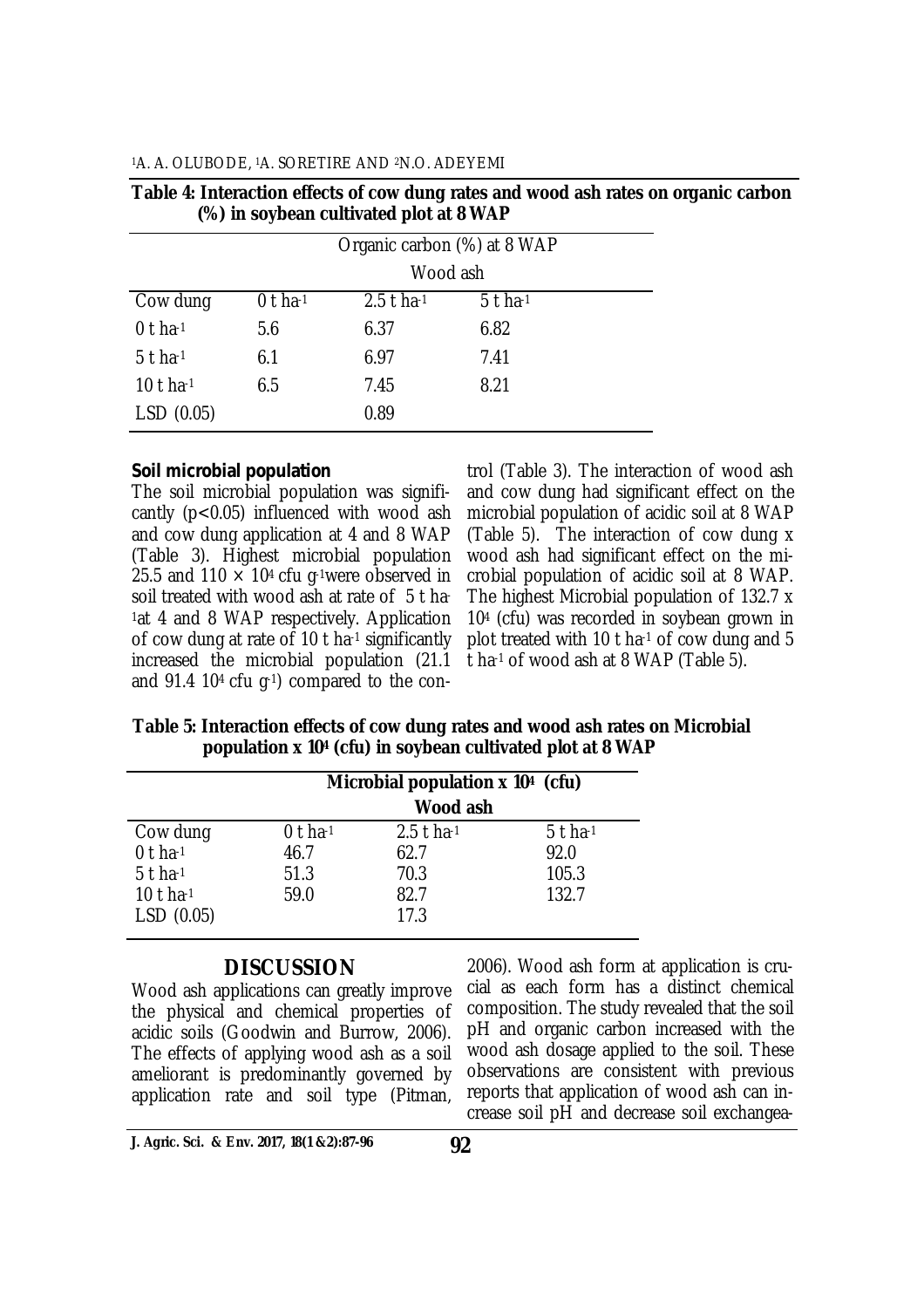ble acidity (Kahl *et al*., 1996; Demeyer *et al*., 2001; Perucci *et al*. 2008; Kuokannen *et al*. 2009; Saarsalmi *et al*. 2012). Literature reviewed by Goodwin and Burrow (2006) stated that the alkalinity of wood ash could increase soil pH from wood ash addition.

Soil microorganisms are also known to respond to wood ash application to the soil (Houtari *et al.,* 2015). Direct responses of the soil microbes to wood ash addition include increase in their population measured by colony forming units (CFU). The stimulation of the microbial populations in the soil can to a large extent be explained by the increase in soil pH. Microbial communities are highly responsive to soil pH changes (Saarsalmi *et al*. 2012). The soil pH has been known to be the main drive in shaping microbial communities in various soils and changes, determining their survival and population under unfavorable conditions (Lowe *et al*., 1989; Nicholson *et al*., 2000). Wood ash applications combined with an additional N source can potentially increase soil C and N microbial biomass and C mineralization rate, and subsequently lead to increased  $CO<sub>2</sub>$  production when applied to acidic soils (Saarsalmi *et al*. 2012).

The soil microbial populations are essential for carrying out processes such as decomposition of organic matter and nutrient recycling (Paul, 2014). Increase in pH, organic carbon and microbial population brought by the application of liming (wood ash) materials may lead to nutrient increase which results in better yield of the soybean grown in the acidic soil. Furthermore, soil organic carbon is a pivotal component of soil fertility, and the level of organic matter is influenced by the application of fertilizer. Furthermore, the organic carbon level is an indicator of the net input in a healthy soil. In

our study, cow dung manure enhanced the accumulation of organic carbon, which is consistent with the findings of several other previous studies from many countries (Drenovsky *et al.*, 2004; Gregorich *et al*., 1996; Bhandari *et al*. 2002; Hao *et al* 2002). The improved soil organic carbon may be due to a higher humification rate and a constantly lower decay rate, since organic carbon is a nutrition pool that maintains microbial activity. The result demonstrated that application of cow dung manure has more influences on soil microbial population than soil pH and organic carbon.

## **CONCLUSION**

Based on the conducted trial, it can be stated that wood ash can effectively be used for amelioration of acidic soils instead of liming. Wood ash can successfully be used for purposes of nutrient supply to enhance. Utilization of wood ash, which is available in huge amounts, may partially replace expensive soil conditioners and fertilizers. Application of cow dung manure at 10 t ha-1 also enhanced the microbial population and yield of soybean in acid soil.

#### **REFERENCES**

**Adediran, J.A., Taiwo, J.A., Akande, M.O., Sobulo, R. A., Idowu, O. J.** 2004. Application of organic and inorganic fertilizer for sustainable maize and Cowpea yields in Nigeria*. Journal Plant of Nutrition.* 27 (7): 1167-1181.

**Amakiri, M.A** 2000. Microbes Moving the World Forward in The New Millennium; Inaugural Lecture delivered on 29 Nov. 2000 at the Rivers State University of Science and Technology, Nkpolu- Oroworukwu, Port Harcourt 2000, pp. 50-51.

**Bhandari A, Ladha J, Pathak H, Padre**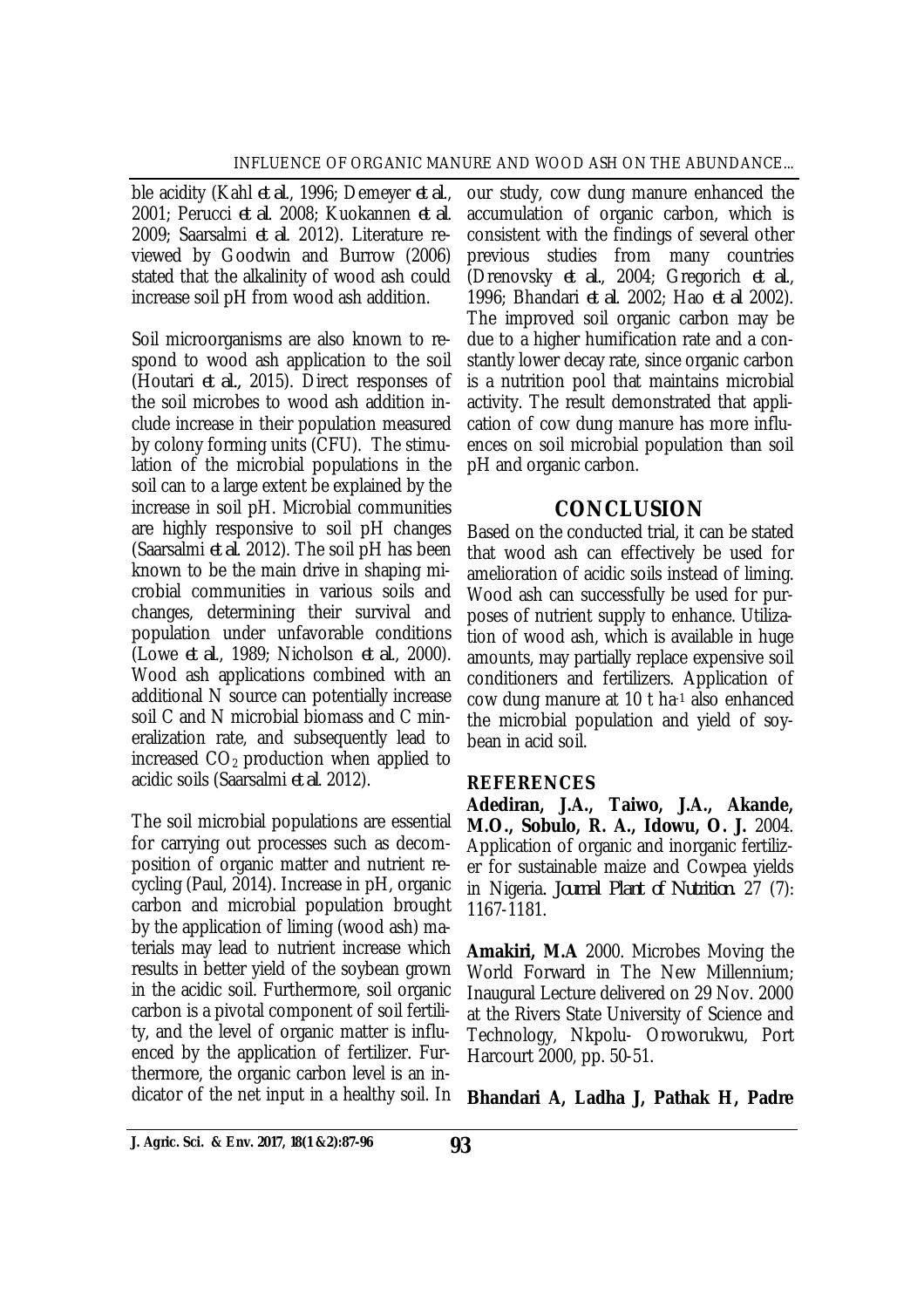**H, Dawe D, et al.** 2002. Yield and soil nutrient changes in a long-term rice-wheat rotation in India. *Soil Sci.Soc Am J.* 66: 162– 170.

**Bouyoucos, G. H.** 1951. A recaliwasration of the hydrometer method for testing mechanical analysis of soils. *Agron. J.* 43:434 – 438.

**Demeyer, A., VoundiNkana, J.C., Verloo, M.G.** 2001. Characteristics of wood ash and influence on soil properties and nutrient uptake: an overview. *Bioresource Technology* 77: 287–295.

**Drenovsky, R., Vo, D., Graham, K., Scow, K. M.** 2004. Soil water content and organic carbon availability are major determinants of soil microbial community composition. *Microb Ecol* Vol. 48 (3): 424–430,

**Duffera, M., Robarge, W.P., Mikkelsen, R.L.** 1999. Estimating the Availability of Nutrients from Processed Swine Lagoon Solids through Incubation Studies. *Bioresource Technology*, 70, 261-268.

**Escobar, M.E.O., Hue, N.V.** 2008. Temporal Changes of Selected Chemical Properties in Three Manure Amended Soils of Hawaii. *Bioresource Technology*, 99, 8649-8654.

**Ferguson, B.J.,d Gresshoff, P.M.** 2009. Soybean as a model legume. *Grain Legumes*: 53: 7.

**Franche, C., Kristina Lindström, K., and Elmerich, C.** 2009. Nitrogen-fixing bacteria associated with leguminous and nonleguminous plants. *Plant Soil* (2009) 321:35– 59. DOI 10.1007/s11104-008-9833-8

**Fritze H, Smolander A, Levula T, Ki-**

**tunen, V., Mälkönen, E.** 1994. Wood ash fertilization and fire treatments in a Scots pine forest stand: effects on the organic layer, microbial biomass, and microbial activity. *Biol Fertil Soils* 17:57–63.

**Goodwin, E., Burrow, A. M.** 2006. Effects of application of mill-generated primary sludge and boiler ash on Loblolly pine survival and growth. In: Connor KF (eds), *Proceedings of the13th Biennial Southern Silvicultural Research Conference,Memphis, Tennessee, February 28–March 4 2005.* General Technical Report SRS–92. Asheville, NC: US Department of Agriculture, Forest Service, Southern Research Station. pp 135–138.

**Gregorich E, Liang B, Ellert B, Drury CF**  1996. Fertilization effects on soil organic matter turnover and corn residue C storage. *Soil Sci Soc* Am J 60: 472–476

**Hao X, Liu S, Wu J, Hu R, Tong C, et al**. 2008. Effect of long-term application of inorganic fertilizer and organic amendments on soil organic matter and microbial biomass in three subtropical paddy soils. *Nutr Cycl Agroecosys* 81: 17–24

**Holmberg, S.L., Claesson, T.** 2001 Mineralogy of granulated wood ash from a heating plant in Kalmar, Sweden*.* Environ Geol 40*:*  820*–*828*.*

**Huotari, N.***,* **Tillman-Sutela, E.***,* **Moilanen, M.***,* **Laiho, R.** 2015*.* Recycling of ash – For the good of the environment? Forest Ecology and Management*,* 348*,* 226*–*240*.*

**Kahl, J. S., Fernandez, I. J., Rustad, L. E., Peckenham,** J.1996. Threshold application rates of wood ash to an acid forest soil. *J. Environ. Qual.,* 25: 220-227.

**Kang, B. T., Juo, A. S. R.** 1980. Manage-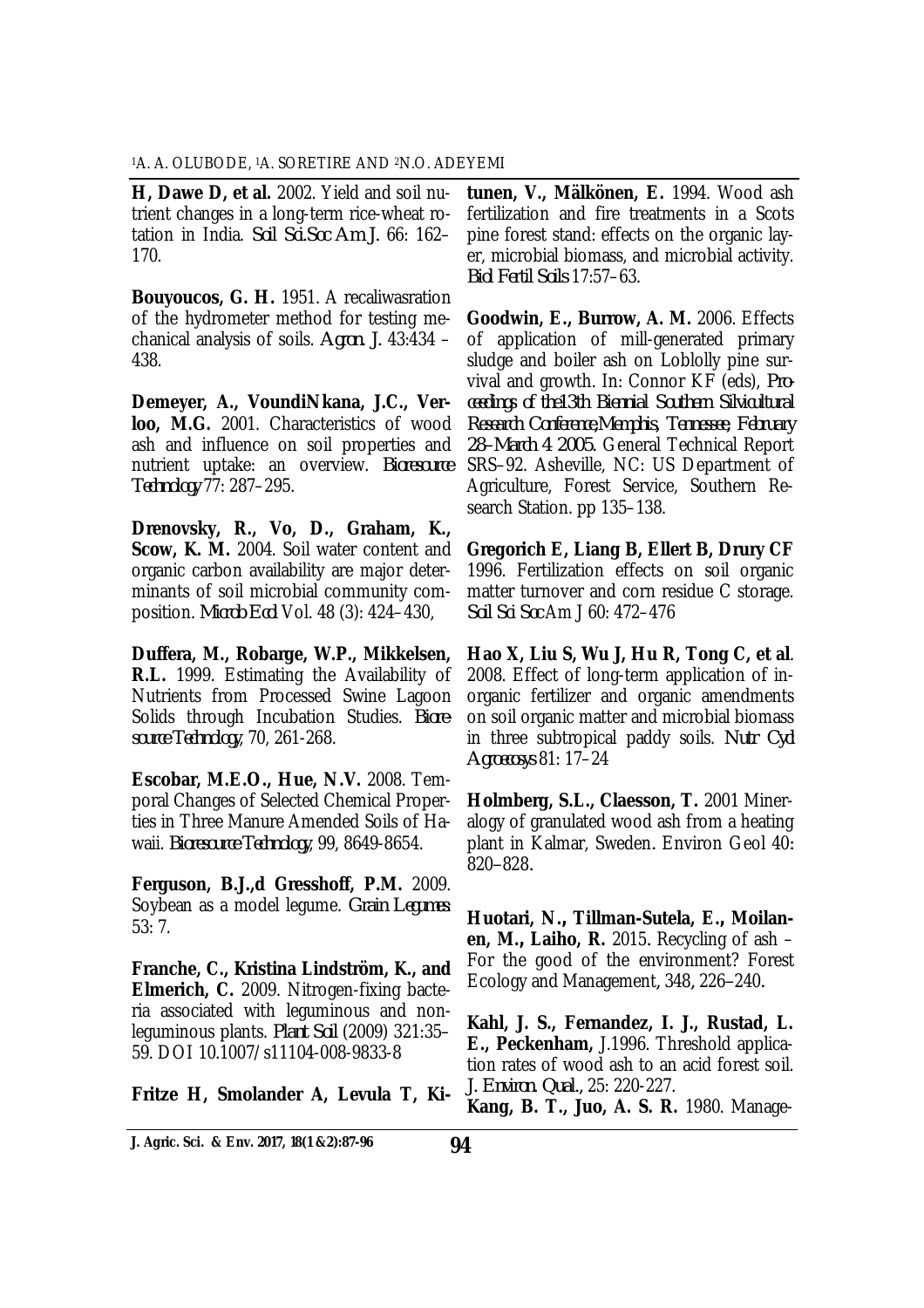ment of low-activity clay soils in Tropical Africa for food crop production. In: Terry, E. R, Oduro, K. A and Caveness, F. eds. *Tropical root crops: research strategies for the 1980s*. IDRC, Ottawa, Ontario, Canada. 129 –133.

**Kuokkanen, M., Kuokkanen, T., Stoor, T., Niinimäki, J., Pohjonen, V.** 2009. Chemical Methods in the Development of Eco-Efficient Wood-Based Pellet Production and Technology. *Waste Management and Research, 27(6):561-571.*

**Mullins, G. L., Bendfeldt, E. S., Clarik, R. A.** 2002. Poultry litter as a fertilizer and soil amendment. Virginia Cooperative Extension. Publication Number, 24, 24–034.

**Nicholson, W. L., Munakata, N., Horneck, G., Melosh H. J., Setlow P.** 2000. Resistance of *Bacillus* endospores to extreme terrestrial and extra-terrestrial environments. *Microbiol. Mol. Biol. Rev.*64 548–572. NISER (2003) Nigerian Institute of Social and Economic Research (NISER). Understanding Poverty in Nigeria. College Press and Publishers Limited. Ibadan Nigeria. Pp 441.

**Okpara, D. A., Muoneke, C. O., Ihediwa, N.** 2007. Influence of liming on the performance of high-yielding soybean varieties in southeastern, Nigeria. *Agro science* 6 (2): 16-24.

**Olutiola, P. O., Famurewa, O., Sonntag, H. S.** 1991. An introduction to general microbiology: A practical approach. Heidelberger Velagsaustaig and Duckerei, Gmbh Heidelberg.p 267.

**Perucci, P., Monaci, E., Onofri, A., Vis-**

**chetti, C., Casucci, C.** 2008. Changes in physico-chemical and biochemical parameters of soil following addition of wood ash: a field experiment. *European Journal of Agronomy*  28: 155–161.

**Pitman, R.** 2006. Wood ash use in forestry – a review of the environmental impacts*. Forestry* 79: 563–588.

**Rajapaksha R.M.C.P., Tobor-Kapon M.A., Baath E.** 2004. Metal toxicity affects fungal and bacterial activities in soil differently. *Appl. Environ. Microbiol*.*70*: 2966–2973.

**Rispail, N., Kalo, P., Kiss, G. B., Ellis, T.H.N., Gallardo, K., Thompson, R. D., Prats E, Larrainzar E, Ladrera R, González EM, Arrese-Igor C, Ferguson BJ, Gresshoff PM, Rubiales D** 201.) Model legumes contribute to faba bean breeding. *Field Crops Research* 115: 253-269.

**Saarsalmi, A., Smolander, A., Kukkola, M., Moilanen, M., Saramäki, J.** 2012. 30- Year effects of wood ash and nitrogen fertilization on soil chemical properties, soil microbial processes and stand growth in a Scots pine stand. *Forest Ecology and Management* 278: 63–70

**SAS** 1990. Statistical Analysis System SA/ STAT Users' Guide. Version 6 Fourth Edn. Cary, NC: SAS Institute.

**Steenari, B.M.***,* **Karlsson, L.G., Lindqvist,**  O. 1999 Evalation of the leaching characteristics of wood ash and the influence of ash agglomeration*.* Biomass Bioenerg16*:* 119*–* 136*.*

**Tilman, D., Cassman, K.G., Matson, P.A., Naylor, R. S., Polasky** 2002. Agricultural sustainability and intensive production